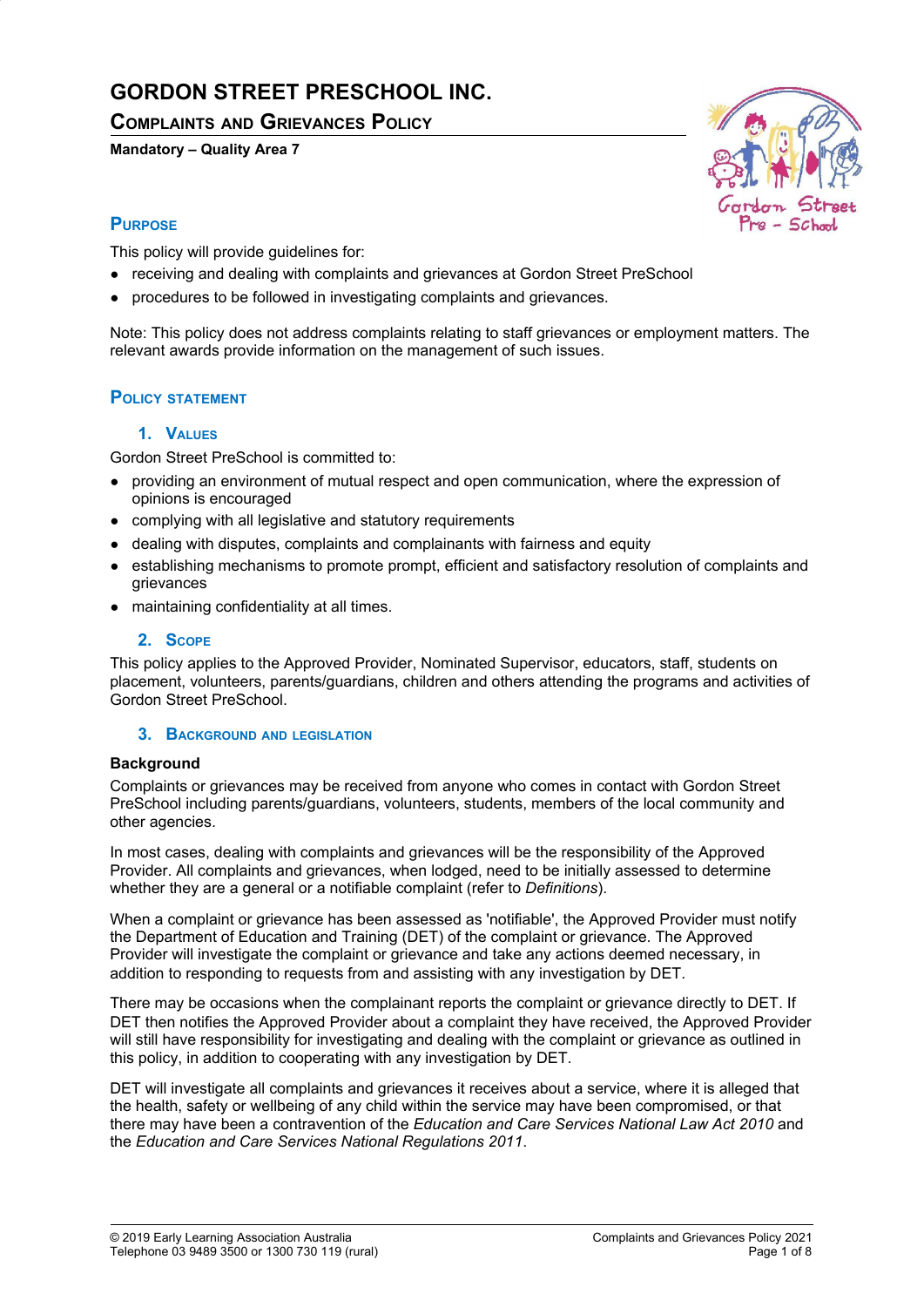## **Legislation and standards**

Relevant legislation and standards include but are not limited to:

- *Charter of Human Rights and Responsibilities Act 2006 (Vic)*
- *Children, Youth and Families Act 2005* (Vic)
- *Education and Care Services National Law Act 2010*: Section 174(2)(b)
- *Education and Care Services National Regulations 2011*: Regulations 168(2)(o) and 176(2)(b)
- *Information Privacy Act 2000* (Vic)
- *National Quality Standard*, Quality Area 7: Governance and Leadership
- *Privacy Act 1988* (Cth)
- *Privacy Regulations 2013*(Cth)

The most current amendments to listed legislation can be found at:

- Victorian Legislation Victorian Law Today: http://www.legislation.vic.gov.au/
- Commonwealth Legislation ComLaw: http://www.comlaw.gov.au/

### **4. DEFINITIONS**

The terms defined in this section relate specifically to this policy. For commonly used terms e.g. Approved Provider, Nominated Supervisor, Regulatory Authority etc. refer to the *General Definitions* section of this manual.

**Bullying:** Repeated verbal, physical, social or psychological behaviour that is harmful and involves the misuse of power by an individual or group towards one or more persons. Bullying occurs when one or more people deliberately and repeatedly upset or hurt another person, damage their property, reputation or social acceptance.

**Complaint:** (In relation to this policy) a complaint is defined as an issue of a minor nature that can be resolved promptly or within 24 hours, and does not require a detailed investigation. Complaints include an expression of displeasure, such as poor service, and any verbal or written complaint directly related to the service (including general and notifiable complaints).

**Complaints and Grievances Register:** (In relation to this policy) records information about complaints and grievances received at the service, together with a record of the outcomes. This register must be kept in a secure file, accessible only to educators and Responsible Persons at the service. The register can provide valuable information to the Approved Provider on meeting the needs of children and families at the service.

**Dispute resolution procedure:** The method used to resolve complaints, disputes or matters of concern through an agreed resolution process.

**General complaint:** A general complaint may address any aspect of the service e.g. a lost clothing item or the service's fees. Services do not have to inform DET, but the complaint must be dealt with as soon as is practicable to avoid escalation of the issue.

**Grievance:** A grievance is a formal statement of complaint that cannot be addressed immediately and involves matters of a more serious nature e.g. the service is in breach of a policy or the service did not meet the care expectations of a family.

**Harassment:** When someone is demeaning, derogatory or intimidating towards another person. Harassment includes:

- racial taunts
- taunts about sexual orientation or gender identity
- sexual harassment: unwelcome physical, verbal or written behaviour of a sexual nature
- repeated insulting remarks.

**Mediator:** A person (neutral party) who attempts to reconcile differences between disputants.

**Mediation:** An attempt to bring about a peaceful settlement or compromise between disputants through the objective intervention of a neutral party.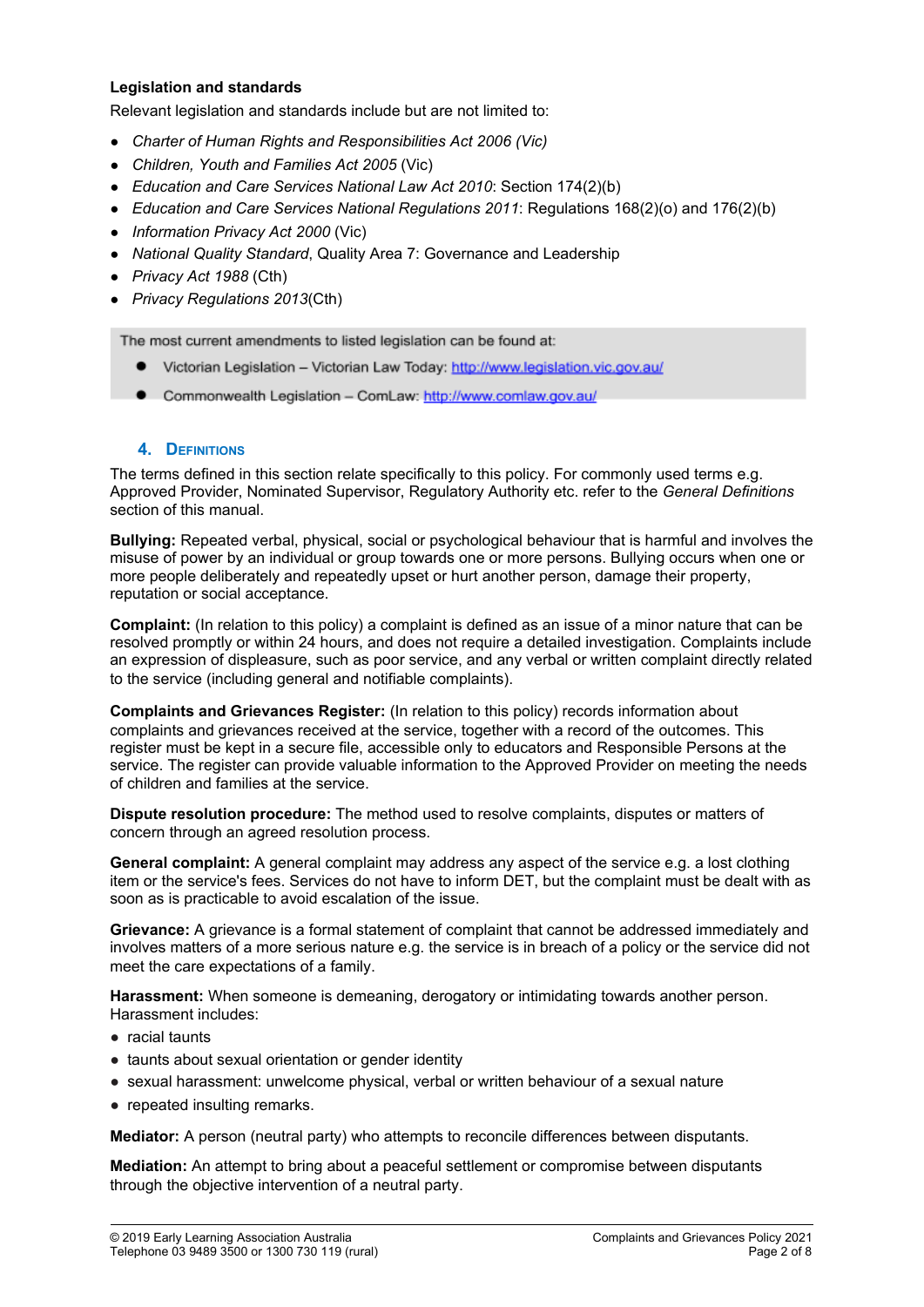**Notifiable complaint:** A complaint that alleges a breach of the Act or Regulation, or alleges that the health, safety or wellbeing of a child at the service may have been compromised. Any complaint of this nature must be reported by the Approved Provider to the secretary of DET within 24 hours of the complaint being made (Section 174(2)(b), Regulation 176(2)(b)). If the Approved Provider is unsure whether the matter is a notifiable complaint, it is good practice to contact DET for confirmation. Written reports to DET must include:

- details of the event or incident
- the name of the person who initially made the complaint
- if appropriate, the name of the child concerned and the condition of the child, including a medical or incident report (where relevant)
- contact details of a nominated member of the Grievances Subcommittee/investigator
- any other relevant information.

Written notification of complaints must be submitted using the appropriate forms, which can be found on the ACECQA website: [www.acecqa.gov.au](http://www.acecqa.gov.au/)

**Respect:** Demonstrating regard for the rights of individuals, for different values and points of views**.**

**Serious incident:** An incident resulting in the death of a child, or an injury, trauma or illness for which the attention of a registered medical practitioner, emergency services or hospital is sought or should have been sought. This also includes an incident in which a child appears to be missing, cannot be accounted for, is removed from the service in contravention of the Regulations or is mistakenly locked in/out of the service premises (Regulation 12). A serious incident should be documented in an *Incident, Injury, Trauma and Illness Record* (sample form available on the ACECQA website) as soon as possible and within 24 hours of the incident. The Regulatory Authority (DET) must be notified within 24 hours of a serious incident occurring at the service (Regulation 176(2) (a)). Records are required to be retained for the periods specified in Regulation 183

### **5. SOURCES AND RELATED POLICIES**

## **Sources**

- ACECQA: [www.acecqa.gov.au](http://www.acecqa.gov.au/)
- Department of Education and Training (DET) Regional Office details are available under 'Contact Us' on the DET website: [www.education.vic.gov.au](http://www.education.vic.gov.au/)
- ELAA *Early Childhood Management Manual:* [www.elaa.org.au](http://www.elaa.org.au/)
- *The Kindergarten Guide* (Department of Education and Early Childhood Development) is available under *early childhood / service providers on the DEECD website:* [www.education.vic.gov.au](http://www.education.vic.gov.au/)

### **Service policies**

- *● Code of Conduct Policy*
- *● Incident, Injury, Trauma and Illness Policy*
- *● Inclusion and Equity Policy*
- *● Interactions with Children Policy*
- *● Privacy and Confidentiality Policy*
- *● Staffing Policy*

## **PROCEDURES**

### **The Approved Provider is responsible for:**

- being familiar with the *Education and Care Services National Law Act 2010* and the *Education and Care Services National Regulations 2011*, service policies and constitution, and complaints and grievances policy and procedures
- identifying, preventing and addressing potential concerns before they become formal complaints/grievances
- ensuring that the name and telephone number of the Responsible Person (refer to *Staffing Policy*) to whom complaints and grievances may be addressed are displayed prominently at the main entrance of the service (Regulation173(2)b))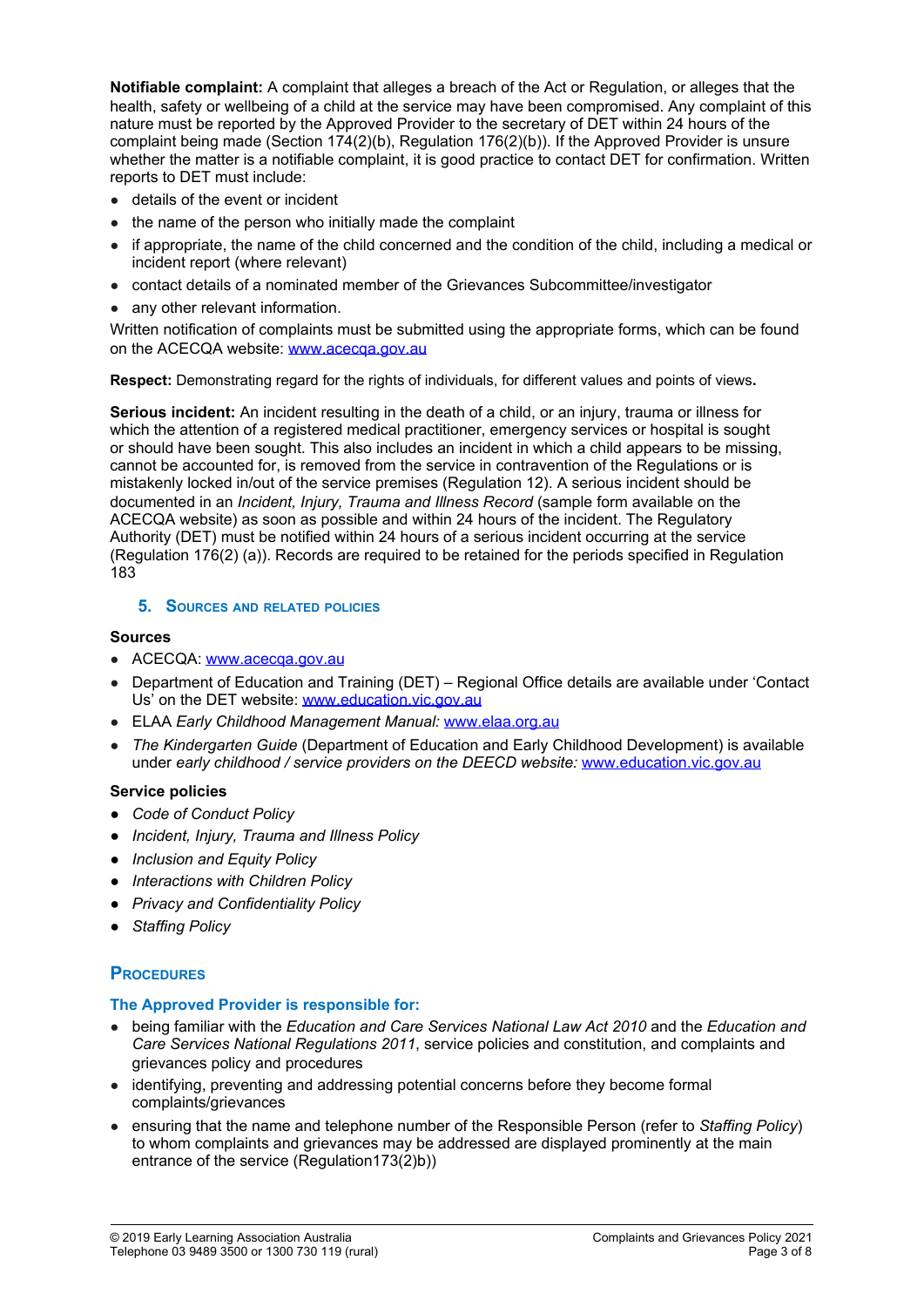- ensuring that the address and telephone number of the Authorised Officer at the DET regional office are displayed prominently at the main entrance of the service (Regulation 173(2)(e))
- advising parents/guardians and any other new members of Gordon Street PreSchool of the complaints and grievances policy and procedures upon enrolment
- ensuring that this policy is available for inspection at the service at all times (Regulation 171)
- being aware of, and committed to, the principles of communicating and sharing information with service employees, members and volunteers
- responding to all complaints and grievances in the most appropriate manner and at the earliest opportunity
- treating all complainants fairly and equitably
- providing a *Complaints and Grievances Register* (refer to *Definitions*) and ensuring that staff record complaints and grievances along with outcomes
- complying with the service's *Privacy and Confidentiality Policy* and maintaining confidentiality at all times (Regulations 181, 183)
- establishing a Grievances Subcommittee or appointing an investigator to investigate and resolve grievances (refer to Attachment 1 – Sample terms of reference for a Grievances Subcommittee/investigator)
- referring notifiable complaints (refer to *Definitions*), grievances (refer to *Definitions*) or complaints that are unable to be resolved appropriately and in a timely manner to the Grievances Subcommittee/investigator
- informing DET in writing within 24 hours of receiving a notifiable complaint (refer to *Definitions*) (Act 174(4), Regulation 176(2)(b))
- receiving recommendations from the Grievances Subcommittee/investigator and taking appropriate action.

#### **The Nominated Supervisor, Persons in Day to Day Charge, educators and other staff are responsible for:**

- responding to and resolving issues as they arise where practicable
- maintaining professionalism and integrity at all times
- discussing minor complaints directly with the party involved as a first step towards resolution (the parties are encouraged to discuss the matter professionally and openly work together to achieve a desired outcome)
- If the matter cannot be resolved, report the matter to the Nominated Supervisor or any member of the Executive Committee (President, Vice President, Secretary and Treasurer)
- If the matter involves bullying or harassment, report the matter in writing to any member of the Executive Committee (President, Vice President, Secretary and Treasurer)
- informing complainants of the service's *Complaints and Grievances Policy*
- recording all complaints and grievances in the *Complaints and Grievances Register* (refer to *Definitions*)
- notifying the Approved Provider if the complaint escalates and becomes a grievance (refer to *Definitions*), is a notifiable complaint (refer to *Definitions*) or is unable to be resolved appropriately in a timely manner
- providing information as requested by the Approved Provider e.g. written reports relating to the grievance
- complying with the service's *Privacy and Confidentiality Policy* and maintaining confidentiality at all times (Regulations 181, 183)
- working cooperatively with the Approved Provider and DET in any investigations related to grievances about Gordon Street PreSchool, it's programs or staff.

## **Parents/guardians are responsible for:**

- raising a complaint directly with the person involved, in an attempt to resolve the matter without recourse to the complaints and grievances procedures
- communicating (preferably in writing) any concerns relating to the management or operation of the service as soon as is practicable
- raising any unresolved issues or serious concerns directly with the Approved Provider, via the Nominated Supervisor or through the Grievances Subcommittee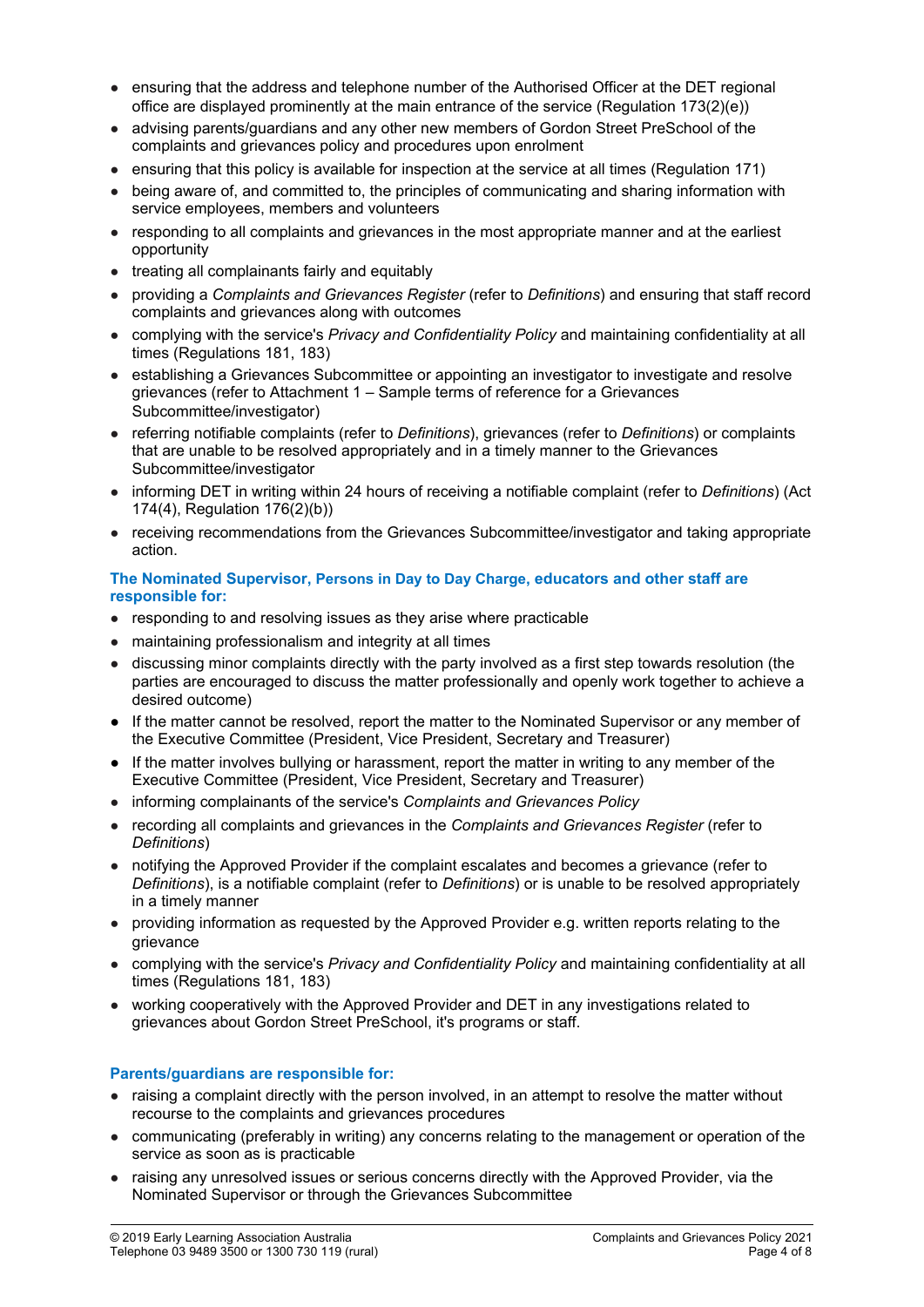- maintaining complete confidentiality at all times
- co-operating with requests to meet with the Grievances Subcommittee and/or provide relevant information when requested in relation to complaints and grievances.

## **Volunteers and students, while at the service, are responsible for following this policy and its procedures.**

## **EVALUATION**

In order to assess whether the values and purposes of the policy have been achieved, the Approved Provider will:

- regularly seek feedback from everyone affected by the policy regarding its effectiveness
- monitor complaints and grievances as recorded in the *Complaints and Grievances Register* to assess whether satisfactory resolutions have been achieved
- review the effectiveness of the policy and procedures to ensure that all complaints have been dealt with in a fair and timely manner
- keep the policy up to date with current legislation, research, policy and best practice
- revise the policy and procedures as part of the service's policy review cycle, or as required
- notify parents/guardians at least 14 days before making any changes to this policy or its procedures.

## **ATTACHMENTS**

- Attachment 1: Sample terms of reference for a Grievances Subcommittee
- Attachment 2: Dealing with complaints and grievances

## **AUTHORISATION**

This policy was adopted by the Approved Provider of Gordon Street PreSchool on 8th February 2021.

REVIEW DATE: **8TH FEBRUARY 2023**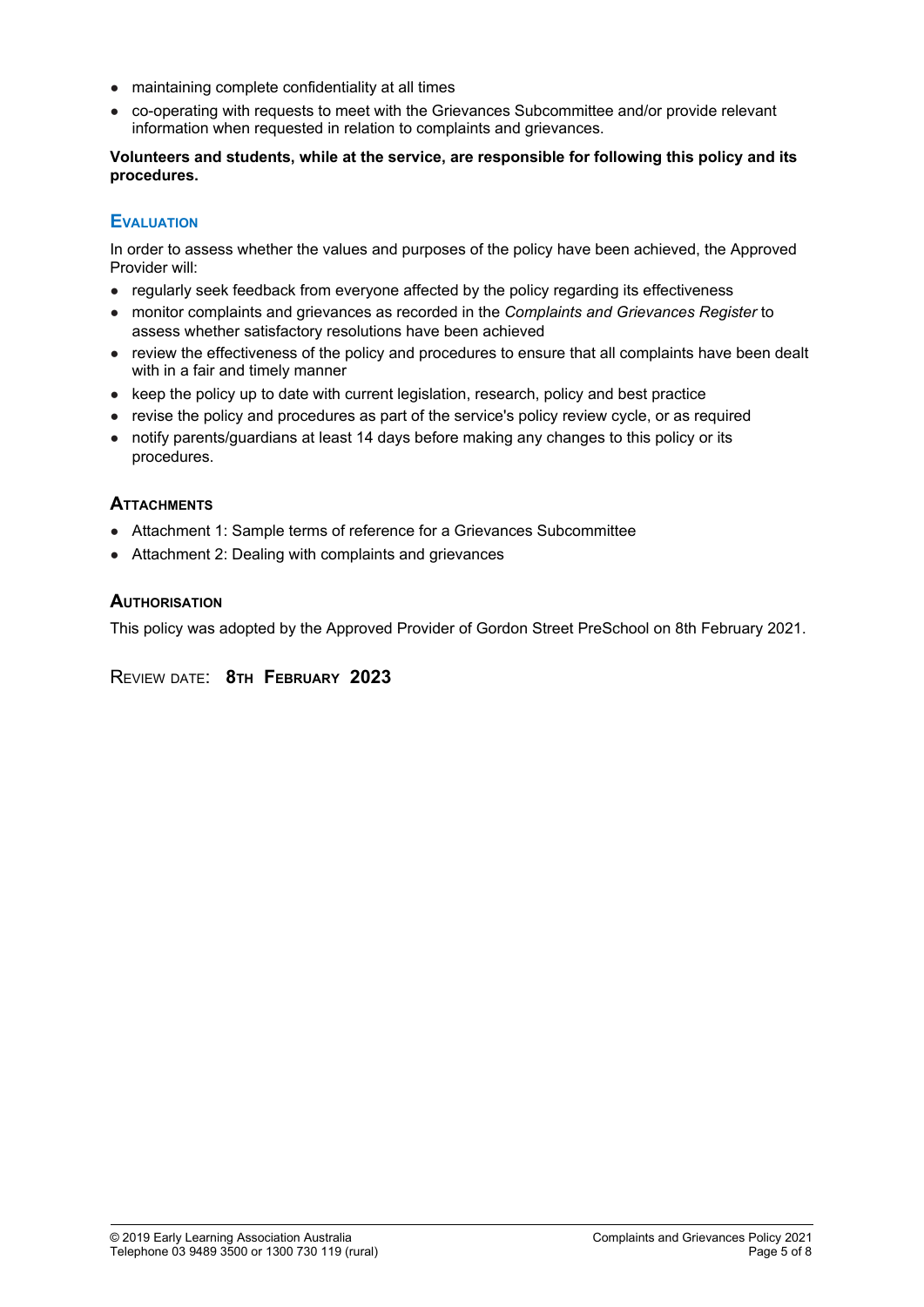## **ATTACHMENT 1 Sample terms of reference for a Grievances Subcommittee/investigator**



## **DATE ESTABLISHED: JULY 2017 REVIEWED: FEBRUARY 2021**

## **PURPOSE**

A Grievances Subcommittee has been established by the Approved Provider of Gordon Street PreSchool to investigate and resolve grievances lodged with Gordon Street PreSchool.

## **MEMBERSHIP**

Three people are nominated by the Approved Provider, and membership must include a minimum of one Responsible Person (refer to *Definitions*).

### **TIME PERIOD NOMINATED**

The Grievances Subcommittee/investigator shall be appointed for one year.

## **MEETING REQUIREMENTS**

The subcommittee convenor is responsible for organising meetings as soon as is practicable after receiving a complaint or grievance.

## **DECISION-MAKING AUTHORITY**

The subcommittee is required to fulfil only those tasks and functions as outlined in these terms of reference.

The Approved Provider may decide to alter the decision-making authority of the subcommittee at any time.

### **BUDGET ALLOCATION**

All expenditure to be incurred by the subcommittee must be approved by the Approved Provider. A request in writing must be submitted by the subcommittee.

## **REPORTING REQUIREMENTS OF THE COMMITTEE**

- The subcommittee is required to keep minutes of all meetings held. These are to be kept in a secure file.
- The convenor is required to present a written report to the Approved Provider about the grievance, ensuring that privacy and confidentiality are maintained according to the service's *Privacy and Confidentiality Policy*.

## **TASKS AND FUNCTIONS OF THE GRIEVANCES SUBCOMMITTEE/INVESTIGATOR**

- Responding to complaints in a timely manner
- Investigating all complaints received in a discreet and responsible manner
- Implementing the procedures outlined in Attachment 2 Dealing with complaints and grievances
- Acting fairly and equitably, and maintaining confidentiality at all times
- Informing the Approved Provider if a complaint is assessed as notifiable
- Keeping the Approved Provider informed about complaints that have been received and the outcomes of investigations
- Providing the Approved Provider with recommendations for action
- Ensuring decisions are based on the evidence that has been gathered
- Reviewing the terms of reference of the Grievances Subcommittee at commencement and on completion of their term. Suggestions for alterations are to be presented to and approved by the Approved Provider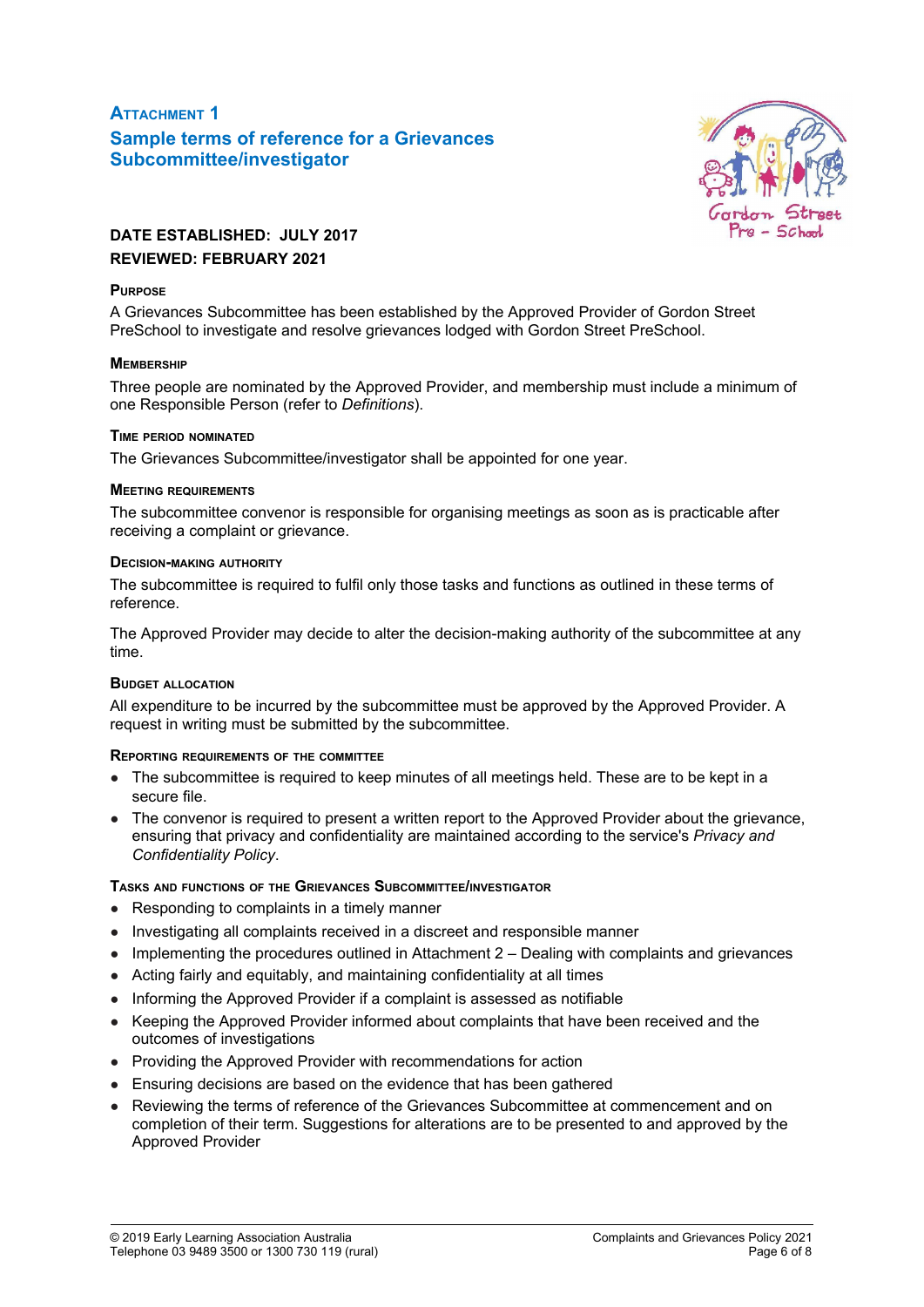## **ATTACHMENT 2 Dealing with complaints and grievances**



## **HOW TO LODGE <sup>A</sup> COMPLAINT OR GRIEVANCE**

- To lodge a Complaint or Grievance, report the matter in writing to the Nominated Supervisor, or any member of the Executive Committee (President, Vice President, Secretary or Treasurer). Email addresses for all Executive Committee members are displayed in the office.
- The Complaint or Grievance should be reported as soon as possible.

#### **DEALING WITH <sup>A</sup> COMPLAINT**

When a complaint is received, the person to whom the complaint is addressed will:

- inform the complainant of the service's *Complaints and Grievances Policy*
- encourage the complainant to resolve the complaint with the person directly, or to submit their complaint in writing
- enter the complaint in the *Complaints and Grievances Register* (refer to *Definitions*) together with the outcome
- comply with the service's *Privacy and Confidentiality Policy* with regard to all meetings/discussions in relation to a complaint
- inform the Approved Provider if the complaint escalates and becomes a grievance (refer to *Definitions*), a notifiable complaint (refer to *Definitions*) or is unable to be resolved appropriately in a timely manner.

#### **DEALING WITH <sup>A</sup> GRIEVANCE**

When a formal complaint or grievance is lodged with the service:

- the staff member receiving the formal complaint or grievance will record all relevant details regarding the grievance in the *Complaints and Grievances Register* (refer to *Definitions*) and immediately inform the Approved Provider
- the Approved Provider must inform the service's Grievances Subcommittee, to investigate the grievance
- the Grievances Subcommittee will assess the grievance to determine if it is a notifiable grievance (refer to *Definitions*)
- if the grievance is notifiable, the Approved Provider will be responsible for notifying DET. This must be in writing within 24 hours of receiving the complaint (Regulation 176(2)(b))
- the written report to DET needs to be submitted using the appropriate forms from ACECQA and will include:
	- − details of the event or incident
	- − the name of the person who initially made the complaint
	- − if appropriate, the name of the child concerned and the condition of the child, including a medical or incident report (where relevant)
	- − contact details of a nominated member of the Grievances Subcommittee
	- − any other relevant information
- if the Approved Provider is unsure if the complaint is a notifiable complaint, it is good practice to contact DET for confirmation.

### **GRIEVANCES SUBCOMMITTEE RESPONSIBILITIES AND PROCEDURES**

In the event of a grievance being lodged, the Grievances Subcommittee will:

- convene as soon as possible to deal with the grievance in a timely manner
- disclose any conflict of interest relating to any member of the subcommittee. Such members must stand aside from the investigation and subsequent processes
- consider the nature and the details of the grievance
- identify which service policies (if any) the grievance involves